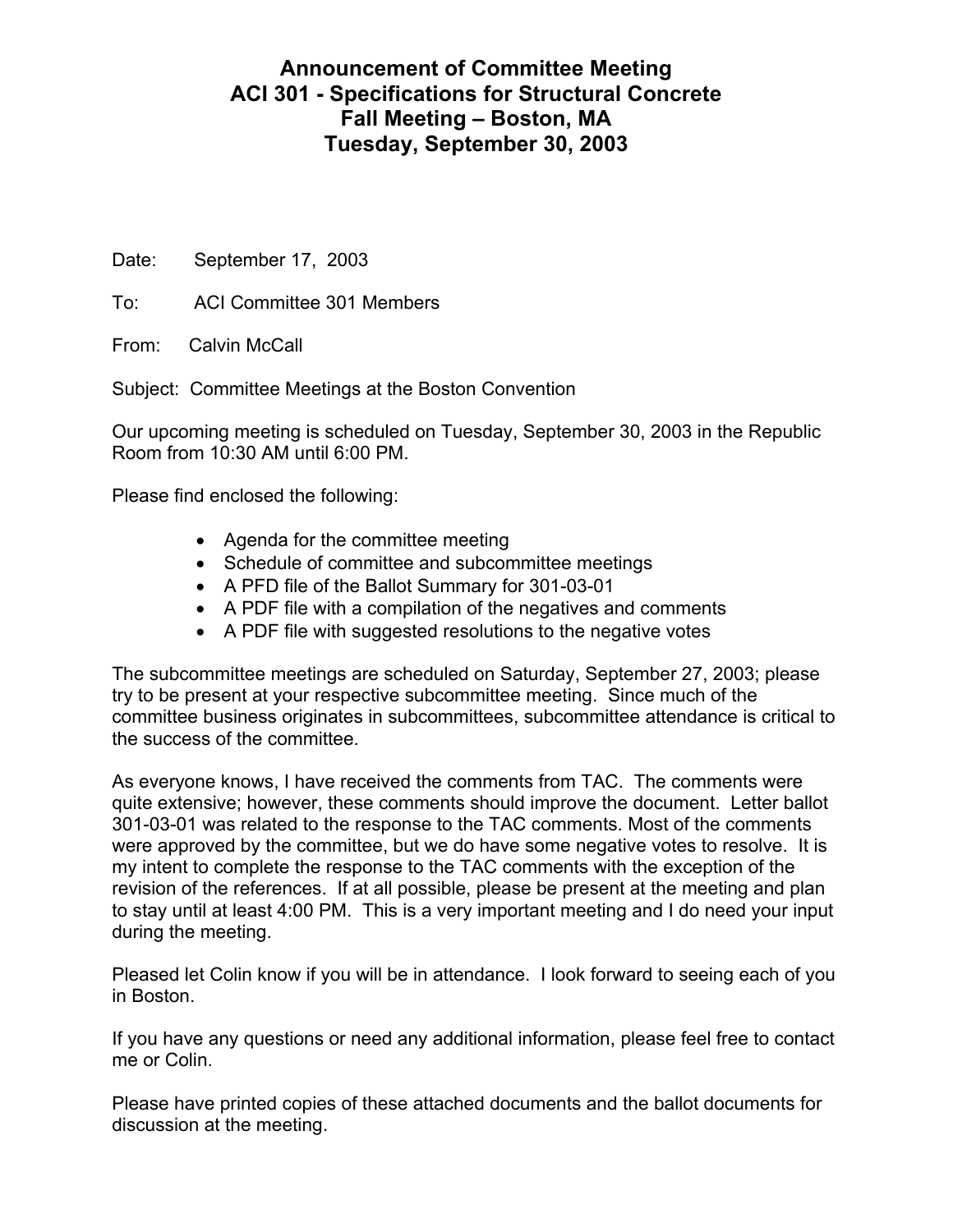## **Announcement of Committee Meeting ACI 301 - Specifications for Structural Concrete Fall Meeting – Boston, MA Tuesday, September 30, 2003**

**Tuesday, September 30, 2003 10:30 AM – 6:00 PM Republic B Room** 

- 1. Call to Order
- 2. Introduction of Members
- 3. Minutes of Spring, 2003 Meeting in Vancouver
- 4. Announcements
	- a) Next meeting–March 14-March 18, Washington Hilton & Towers, Washington, D.C.
	- b) Changes in membership
	- c) Roster update
	- d) Web site
	- e) Other announcements
- 5. Results of letter ballot 301-03-01
- 6. Summary of TAC Comments
- 7. Subcommittee Reports:
	- a) 301 A Domingo Carreira
	- b) 301 C Jamie Farny
	- c) 301 D Roy Keck
	- d) 301 E Steve Close
- 8. Old Business
	- a) Coordination of ACI Specifications
- 9. New Business
- 10. Adjourn